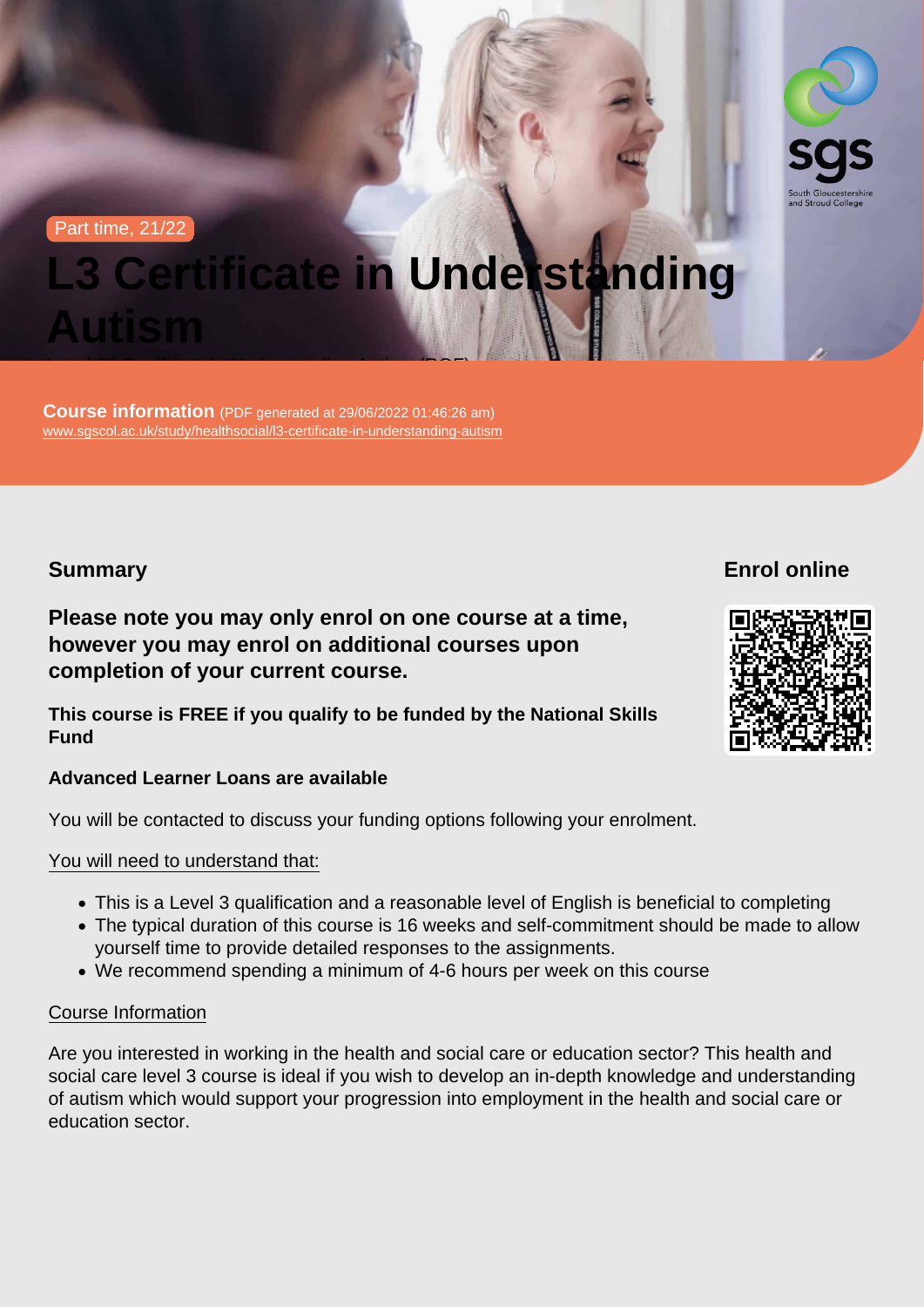Today, over 700,000 people in the UK are autistic, meaning that 2.8m people have a relative on the autism spectrum. The condition affects people of all ages and while it is incurable, the right support at the right time can make an enormous difference to people's lives.

Whether you are looking to progress your career; have a family member, friend or colleague with autism; or would just like to increase your knowledge and help raise awareness, this qualification is perfect for you.

Course Content

Unit 1: Autism in context

In this unit, you will cover the historical context of autism, the diagnosis and characteristics of autism, the legislative framework applicable to autism, and how autism is represented in society.

Unit 2: Positive behavioural support for individuals with autism

This unit covers behaviour within the context of autism and how to promote an autism-friendly environment. You will also learn about how to promote individual positive behavioural support and the interventions that are used in behavioural support.

Unit 3: Understand support and management of transitions for individuals with autism

In this unit, you will learn about how transitions can affect people with autism, how to support young people with autism to make the transition into adulthood, and how to support individuals with autism into employment.

Unit 4: Therapeutic interventions and support available for individuals with autism and co-occurring conditions

This unit covers the range of therapeutic interventions available to individuals with autism. You will also learn about the services available to individuals with autism and their families, and co-occurring conditions and their treatments.

Unit 5: Communication and social interaction with individuals with autism In this unit, you will learn about the differences in social interactions and communications associated with autism, how communication can be adapted to support positive interactions and communication with individuals with autism, and a range of strategies and aids used to support communication and social interaction for individuals with autism.

Unit 6: Safeguarding and resilience in autism

In the final unit of this course, you will learn how to raise concerns about potential or actual harm, abuse or exploitation, how to support the health, safety and well-being of individuals, how the legislative framework safeguards children, young people and adults with autism, and about how and when restrictive practices might be used within legal guidelines.

#### Benefits of completing this course. You will:

- Gain a nationally recognised qualification
- Improve your skills to help create a long-standing career pathway in your chosen industry
- Choose when and where to study, as courses are delivered as distance learning
- Have the support you need to succeed, as personal tutors are assigned to you.